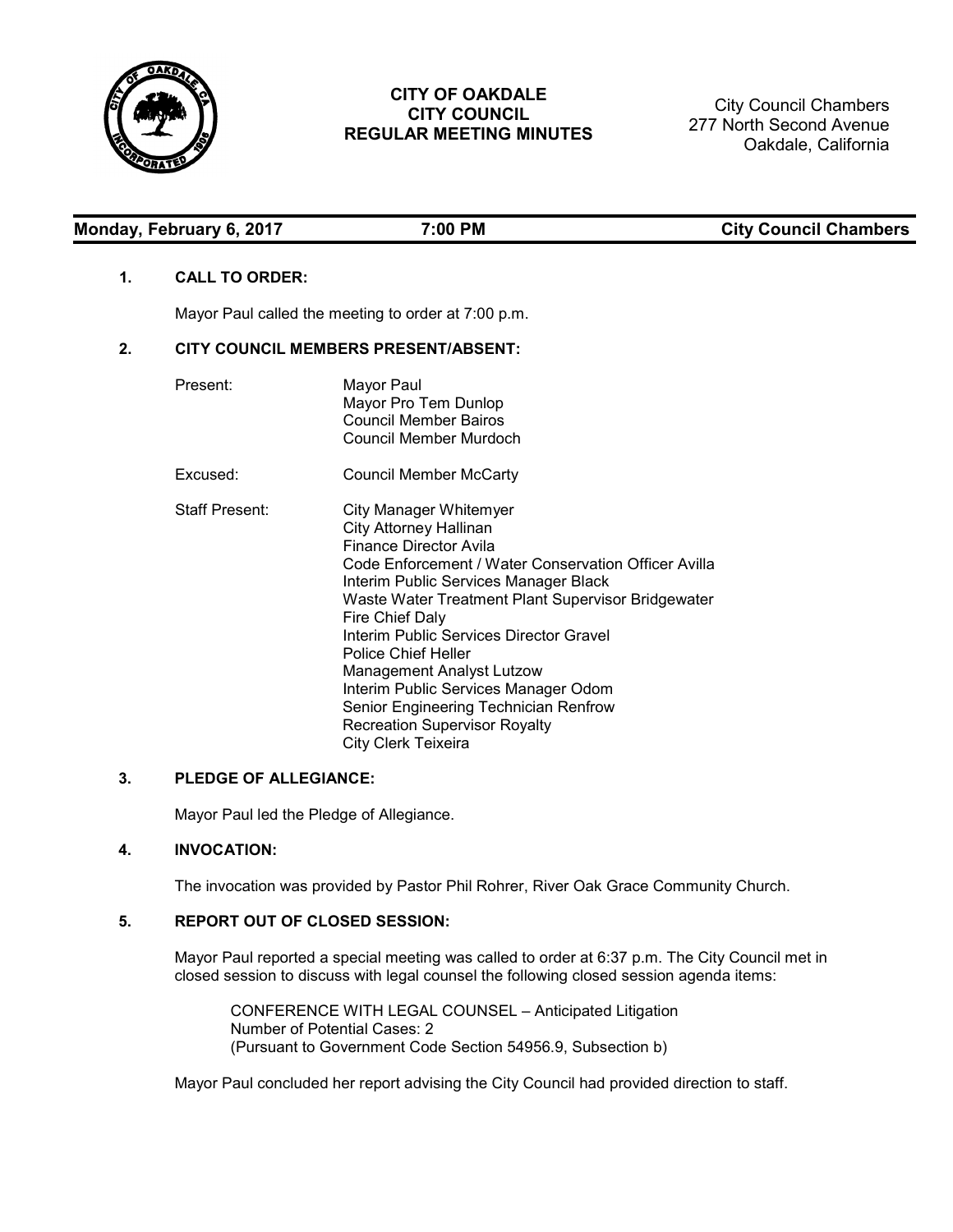

**City Council Chambers**

#### **6. PRESENTATIONS/ACKNOWLEDGEMENTS:**

6.1: Presentation of Proclamation to the Oakdale High School Mustang Football Team.

Mayor Paul presented Coach Trent Merzon and members of the Oakdale High School Football Team with a proclamation recognizing the team for their successful 2016 Season that concluded with winning the California Division III-A State Championship.

Coach Merzon and members of the football team thanked the City Council for their support during the season and acknowledging their season achievements.

6.2: Code Enforcement Process / Code Enforcement Update

A PowerPoint Presentation was provided.

Interim Public Services Manager Odom provided an overview of the Code Enforcement / Water Conservation program and operations. In conclusion, Interim Public Services Manager Odom introduced Lane Avilla, Code Enforcement /Water Conservation Officer for the City.

## **7. ADDITIONS/DELETIONS:**

7.1: Delete Public Hearing Item 11.2: Consider Introducing and Waiving the First Reading of Ordinance 1247, an Ordinance of the City of Oakdale, California Amending Chapter 35, Section 35, Water Rates and Charges; by deleting the Word "Ordinance" and replacing it with the Word "Resolution". Notice of Public Hearing Published in the Oakdale Leader January 25, 2017.

## **8. PUBLIC COMMENT:**

William Johnson representing the Stanislaus County Veterans Advisory Commission thanked the community for their support during the Toys for Tots Drive in December. Mr. Johnson advised the Stanislaus County Veterans Advisory Commission holds monthly meetings throughout Stanislaus County. He requested the City consider allowing the Commission to hold their April meeting in the City Council Chambers. City Manager Whitemyer responded staff would place the Veterans Advisory Commissions April 24 meeting on the City's reservation calendar.

Kathy Bosley appeared before the City Council asking for a status on her previous request to install speed bumps on Riverbluff Drive.

Following short discussion, Mayor Paul requested Interim Public Services Director Gravel respond back to Ms. Bosley.

Rick Ferroni, former Fire Captain with the City's Fire Department appeared before the City Council related to retiree health benefits, change in insurance brokers and retiree notification of changes.

Also appearing to speak on these issues were former Fire Captain Gary Cortes and current employee of Stanislaus Consolidated Fire Protection District and former Union President for Oakdale Fire Department Louie Moura.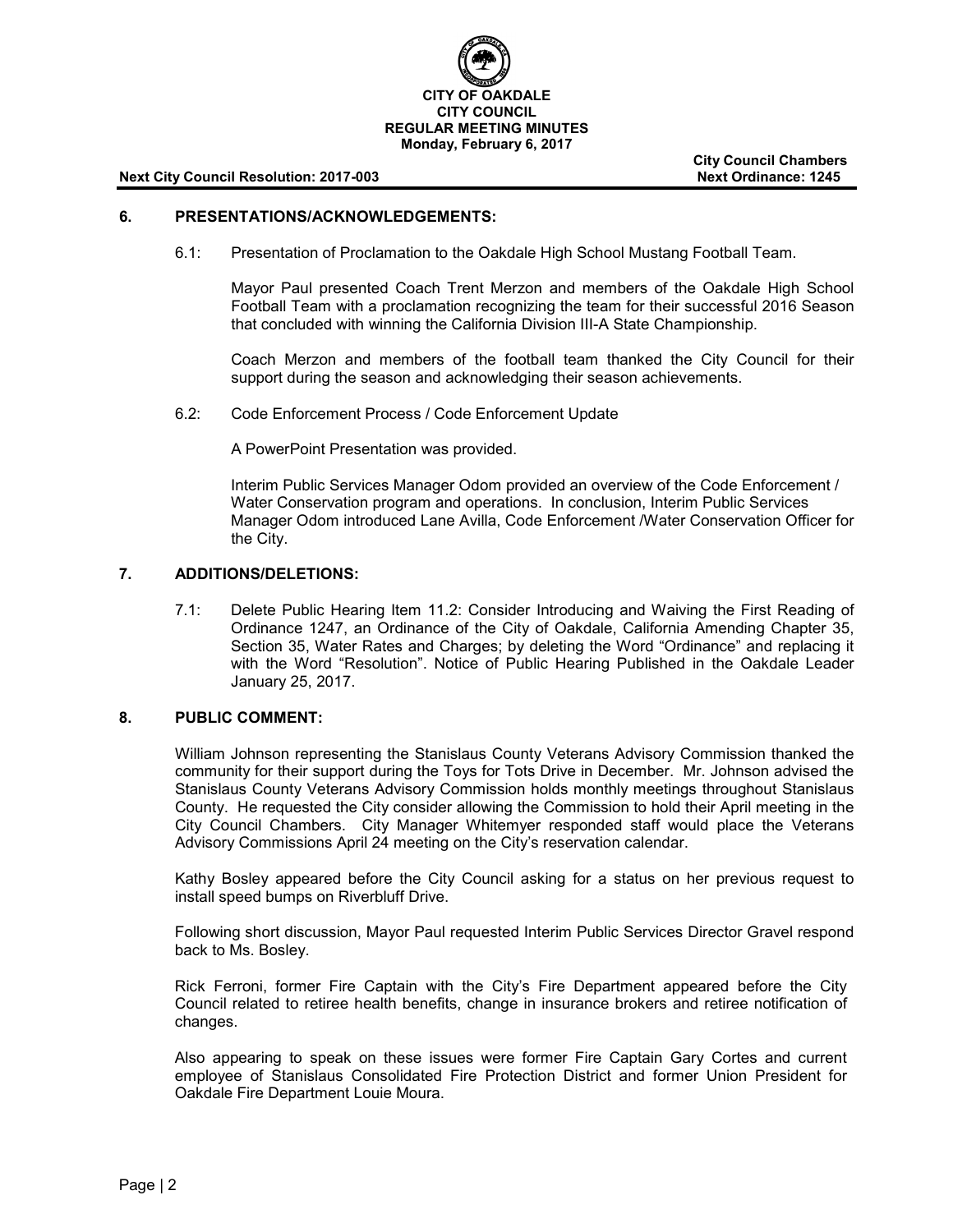

**City Council Chambers**

Following extension discussion, in response to inquiry by members of the City Council, City Attorney Hallinan advised it would be permissible for City Council members to meet with retirees so long as it is done on an individual basis. City Manager Whitemyer provided his commitment to keep retirees better informed.

#### **9. APPOINTMENT TO BOARDS AND COMMISSIONS:**

None scheduled.

## **10. CITY COUNCIL CONSENT AGENDA:**

Mayor Paul asked whether there were any questions on any matter listed on the Consent Agenda. No questions were asked.

## **MOTION**

To approve the City of Oakdale City Council Consent Agenda for January 17, 2017 comprised of Items 10.1 through 10.9 as submitted.

- 10.1: Approve the Regular City Council Meeting Minutes of January 17, 2017.
- 10.2: Approve the Special City Council Meeting Minutes of January 30, 2017.
- 10.3: Receive and File the Warrant List for the period of January 11, 2017 to January 30, 2017.
- 10.4: Waive Readings of Ordinances/Resolutions except by Title.
- 10.5: By Minute Order Reject Claim for Damages Submitted by Steven Rouse.
- 10.6: By Minute Order Approve Tree Removal Request of One Scarlet Oak Tree located at 232 South Second Avenue.
- 10.7: Adopt City Council Resolution 2017-003, a Resolution of the Oakdale City Council Approving Part-Time Salary Schedule Adjustments.
- 10.8: Adopt City Council Resolution 2017-004, a Resolution of the Oakdale City Council Adopting Amendments to the Job Description for Building Permit Technician.
- 10.9: Adopt City Council Resolution 2017-005, a Resolution of the Oakdale City Council to Approve a Contract with George Osner for Project Management and Planning Support Services.

Moved by Council Member Murdoch seconded by Council Member Bairos and PASSED AND ADOPTED this 6th day of February 2017, by the following vote:

| AYES:   | <b>COUNCIL MEMBERS:</b>     | Bairos, Dunlop, Murdoch and Paul | (4) |
|---------|-----------------------------|----------------------------------|-----|
| NOES:   | COUNCIL MEMBERS:            | <b>None</b>                      | (0) |
| ABSENT: | <b>COUNCIL MEMBERS:</b>     | McCarty                          | (1) |
|         | ABSTAINED: COUNCIL MEMBERS: | <b>None</b>                      | (0) |

Motion carried 4/0 by City Council roll call vote.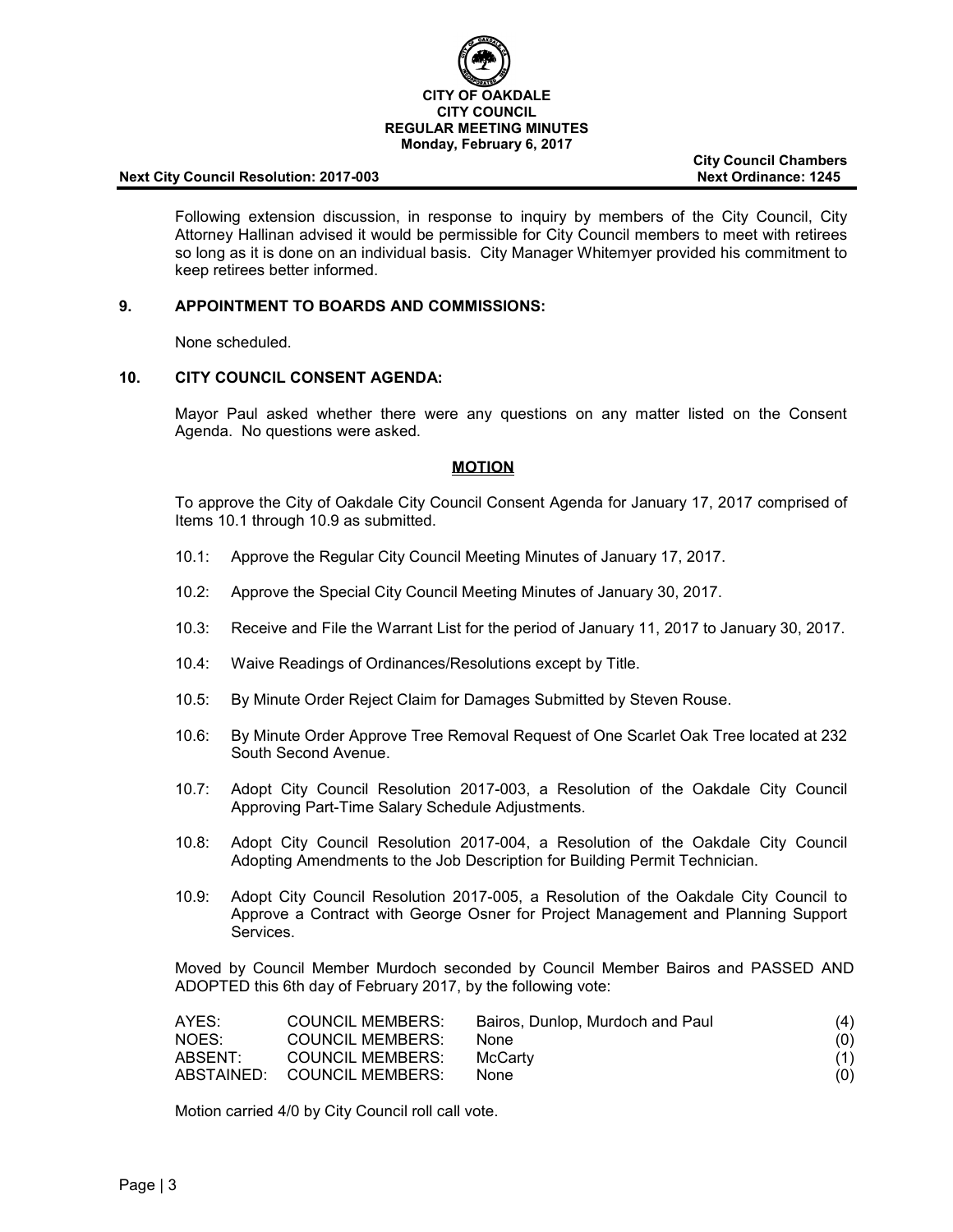

**City Council Chambers**

## **11. PUBLIC HEARINGS:**

11.1: Consider Introducing and Waiving the First Reading of Ordinance 1246 (Code Text Amendment 2016-1), an Ordinance of the City of Oakdale, California Adding Sub-Section 36-25.11 Off-Street Parking – Shared Parking between Occupancies/Uses to Section 36- 25 Off-Street Parking and Loading Requirements of the Oakdale Municipal Code. The new sub-section allows for shared parking between occupancies/uses in the event of new development or significant redevelopment of a site or sites.

Interim Public Services Director Gravel presented the staff report recommending the City Council introduce and waive the first reading of the ordinance.

The City Council and staff discussed the proposed ordinance.

Mayor Paul opened the public hearing at 8:21 p.m. asking for public testimony.

There being no public testimony, Mayor Paul closed the public hearing at 8:22 p.m.

## **MOTION**

To introduce and waive the first reading of Ordinance 1246, (Code Text Amendment 2016-1), an Ordinance of the City of Oakdale, California Adding Sub-Section 36-25.11 Off-Street Parking – Shared Parking between Occupancies/Uses to Section 36-25 Off-Street Parking and Loading Requirements of the Oakdale Municipal Code. The new subsection allows for shared parking between occupancies/uses in the event of new development or significant redevelopment of a site or sites with the addition of language to Section C. to insure compliance to read as follows:

C. Agreement between sharing property owners. If a privately-owned parking facility is to serve two or more separate properties, a legal agreement between property owners guaranteeing access, use and management of designated spaces will be considered in an application as a requirement of that application. Such an agreement shall run with the parcels involved and be recorded with the County Assessor's office following approval of the application. Proof of recordation shall be supplied to the City to validate completion of the approved application. Until proof is provided, the application approval shall not be complete.

Moved by Mayor Pro Tem Dunlop seconded by Council Member Murdoch and PASSED this  $6<sup>th</sup>$  day of February 2017, by the following vote:

| AYES:   |                                  | COUNCIL MEMBERS: Bairos, Dunlop, Murdoch and Paul | (4) |
|---------|----------------------------------|---------------------------------------------------|-----|
| NOES:   | COUNCIL MEMBERS: None            |                                                   | (O) |
| ABSENT: | COUNCIL MEMBERS: McCarty         |                                                   | (1) |
|         | ABSTAINED: COUNCIL MEMBERS: None |                                                   | (0) |

Motion carried 4/0 by City Council roll call vote.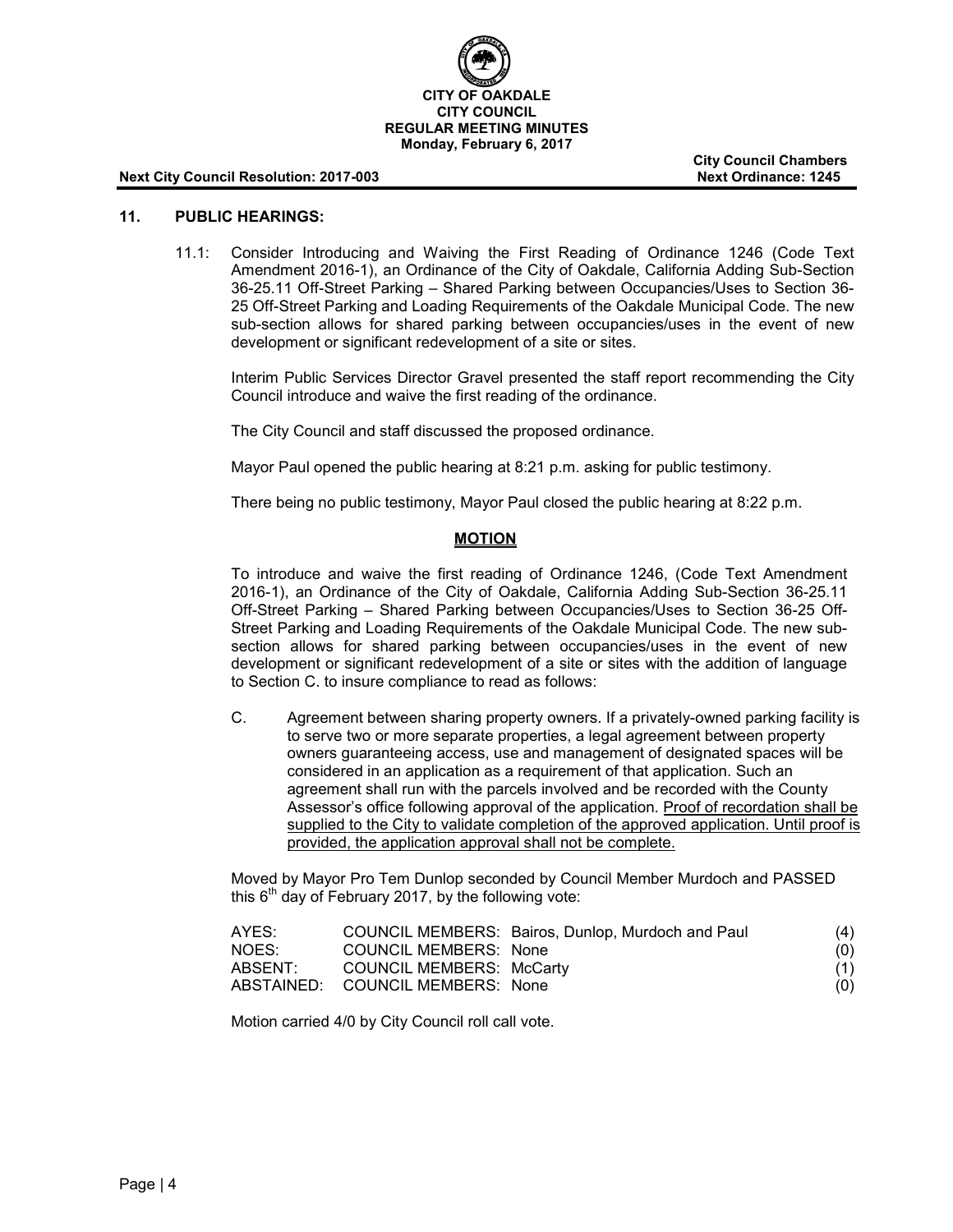

**City Council Chambers**

11.2: Consider Introducing and Waiving the First Reading of Ordinance 1247, an Ordinance of the City of Oakdale, California Amending Chapter 35, Section 35, Water Rates and Charges; by deleting the Word "Ordinance" and replacing it with the Word "Resolution".

City Manager Whitemyer advised this item has been removed from the City Council's agenda.

## **12. STAFF REPORTS:**

12.1: Consider a Resolution of the City of Oakdale City Council Approving the Creation of the Classification of Finance Clerk I, Finance Clerk II, Adopting Amendments to the Job Description for Senior Finance Clerk, and Changing the Position Title from Accounting Officer to Accounting Manager.

A PowerPoint presentation was provided.

Management Analyst Lutzow presented the staff report recommending the City Council approve the creation of the classification of Finance Clerk I and Finance Clerk II; adopt the recommended amendments to the Job Description for Senior Finance Clerk; and, change the position title from Accounting Officer to Accounting Manager.

## **MOTION**

To adopt City of Oakdale City Council Resolution 2017-006, a Resolution of the City of Oakdale City Council approving the Creation of the Classification of Finance Clerk I, Finance Clerk II, Adopting Amendments to the Job Description for Senior Finance Clerk, and Changing the Position Title from Accounting Officer to Accounting Manager.

Moved by Mayor Pro Tem Dunlop seconded by Council Member Bairos and PASSED AND ADOPTED this 6th day of February 2017, by the following vote:

| AYES:   |                                  | COUNCIL MEMBERS: Bairos, Dunlop, Murdoch and Paul | (4) |
|---------|----------------------------------|---------------------------------------------------|-----|
| NOES:   | <b>COUNCIL MEMBERS: None</b>     |                                                   | (0) |
| ABSENT: | COUNCIL MEMBERS: McCarty         |                                                   | (1) |
|         | ABSTAINED: COUNCIL MEMBERS: None |                                                   | (0) |

Motion carried 4/1 by City Council roll call vote.

12.2: Consider a Resolution of the City of Oakdale City Council Authorizing the City Manager to Execute an Agreement with WGR Southwest, Inc. and Appropriating Funds in the amount of \$27,660 for Consultant Services Associated with Compliance with the State Water Resources Control Board and the Stanislaus County Department of Environmental Resources Hazardous Materials Division, to be funded from Sewer Fund 622 and Aviation Fund 627.

Senior Engineering Technician Renfrow presented the staff report recommending the City Council authorize the City Manager to execute the agreement with WGR Southwest, Inc. and appropriate funds in the amount of \$27,660 for Consultant Services associated with compliance with the State Water Resources Control Board and the Stanislaus County Department of Environmental Resources Hazardous Materials Division, to be funded from Sewer Fund 622 and Aviation Fund 627 as recommended in staff's report.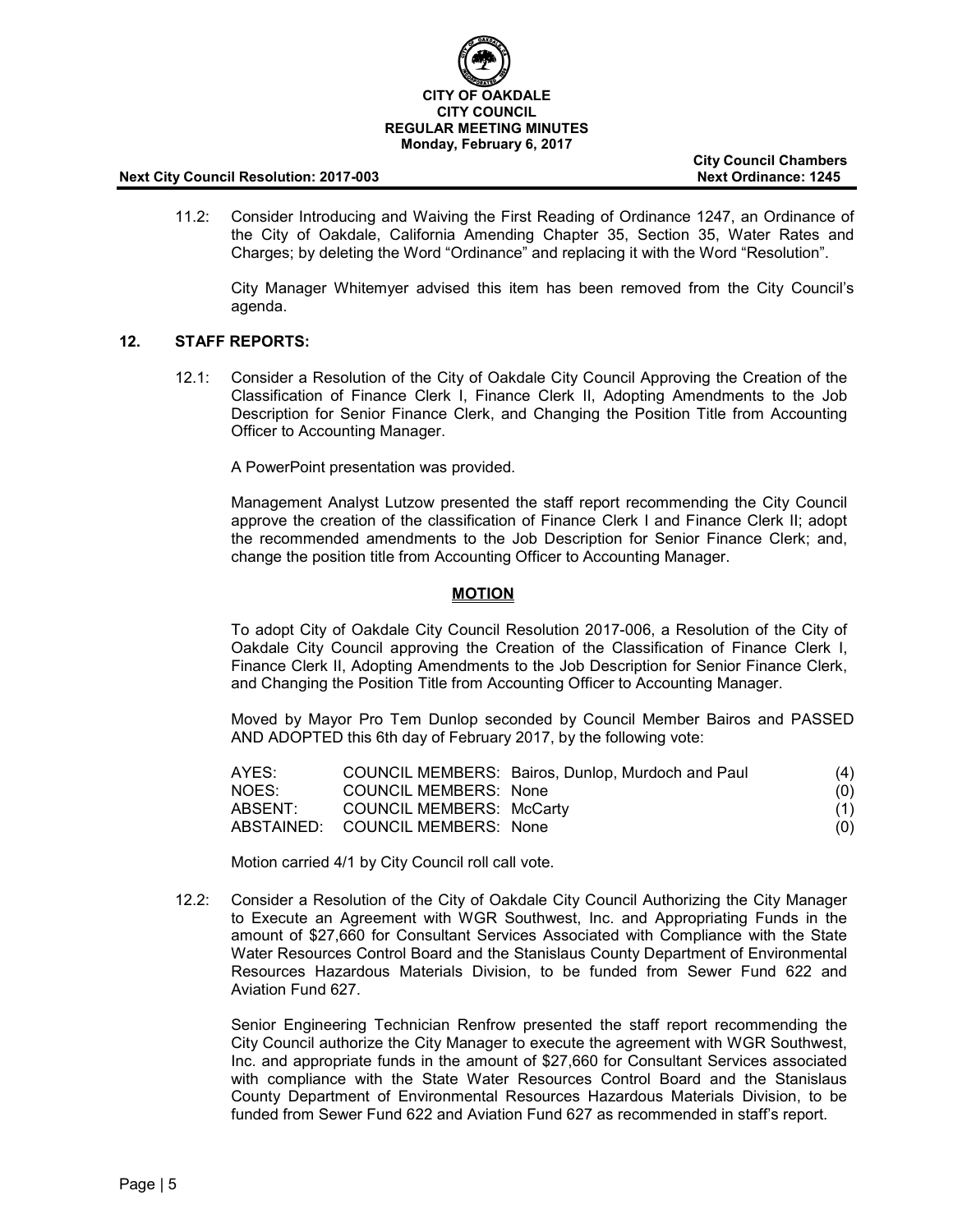

**City Council Chambers**

## **MOTION**

To adopt City of Oakdale City Council Resolution 2017-007, a Resolution of the City of Oakdale City Council Authorizing the City Manager to Execute an Agreement with WGR Southwest, Inc. and Appropriating Funds in the amount of \$27,660 for Consultant Services Associated with Compliance with the State Water Resources Control Board and the Stanislaus County Department of Environmental Resources Hazardous Materials Division, to be funded from Sewer Fund 622 and Aviation Fund 627.

Moved by Council Member Murdoch seconded by Mayor Pro Tem Dunlop and PASSED AND ADOPTED this 6th day of February 2017, by the following vote:

| AYES:   |                                  | COUNCIL MEMBERS: Bairos, Dunlop, Murdoch and Paul | (4) |
|---------|----------------------------------|---------------------------------------------------|-----|
| NOES:   | COUNCIL MEMBERS: None            |                                                   | (0) |
| ABSENT: | COUNCIL MEMBERS: McCarty         |                                                   | (1) |
|         | ABSTAINED: COUNCIL MEMBERS: None |                                                   | (O) |

Motion carried 4/1 by City Council roll call vote.

12.3: Consider a Resolution of the City of Oakdale City Council Authorizing the Contracting with a Security Company for City Rental Facilities.

Recreation Supervisor Royalty presented the staff report recommending the City Council authorize a contract with Ontel Security Services for City Rental Facilities as recommended in staff's report.

#### **MOTION**

To adopt City of Oakdale City Council Resolution 2017-008, a Resolution of the City of Oakdale City Council authorizing a Contract with Ontel Security Services for City Rental Facilities.

Moved by Council Member Bairos seconded by Mayor Pro Tem Dunlop and PASSED AND ADOPTED this 6th day of February 2017, by the following vote:

| AYES:   |                                  | COUNCIL MEMBERS: Bairos, Dunlop, Murdoch and Paul | (4) |
|---------|----------------------------------|---------------------------------------------------|-----|
| NOES:   | COUNCIL MEMBERS: None            |                                                   | (0) |
| ABSENT: | <b>COUNCIL MEMBERS: McCarty</b>  |                                                   | (1) |
|         | ABSTAINED: COUNCIL MEMBERS: None |                                                   | (0) |

Motion carried 4/1 by City Council roll call vote.

12.4: Consider a Resolution of the City of Oakdale City Council Authorizing the Purchase of Audio Equipment for Gladys L. Lemmons Senior Community Center at a cost of \$11,275 to be paid from Senior Center Trust Fund 744-7240-472.27-04 and Facility Maintenance Internal Service Fund 540-1910-419.41-05.

Recreation Supervisor Royalty presented the staff report recommending the City Council authorize the purchase of audio equipment for the Gladys L. Lemmons Senior Community Center as recommended in the staff report.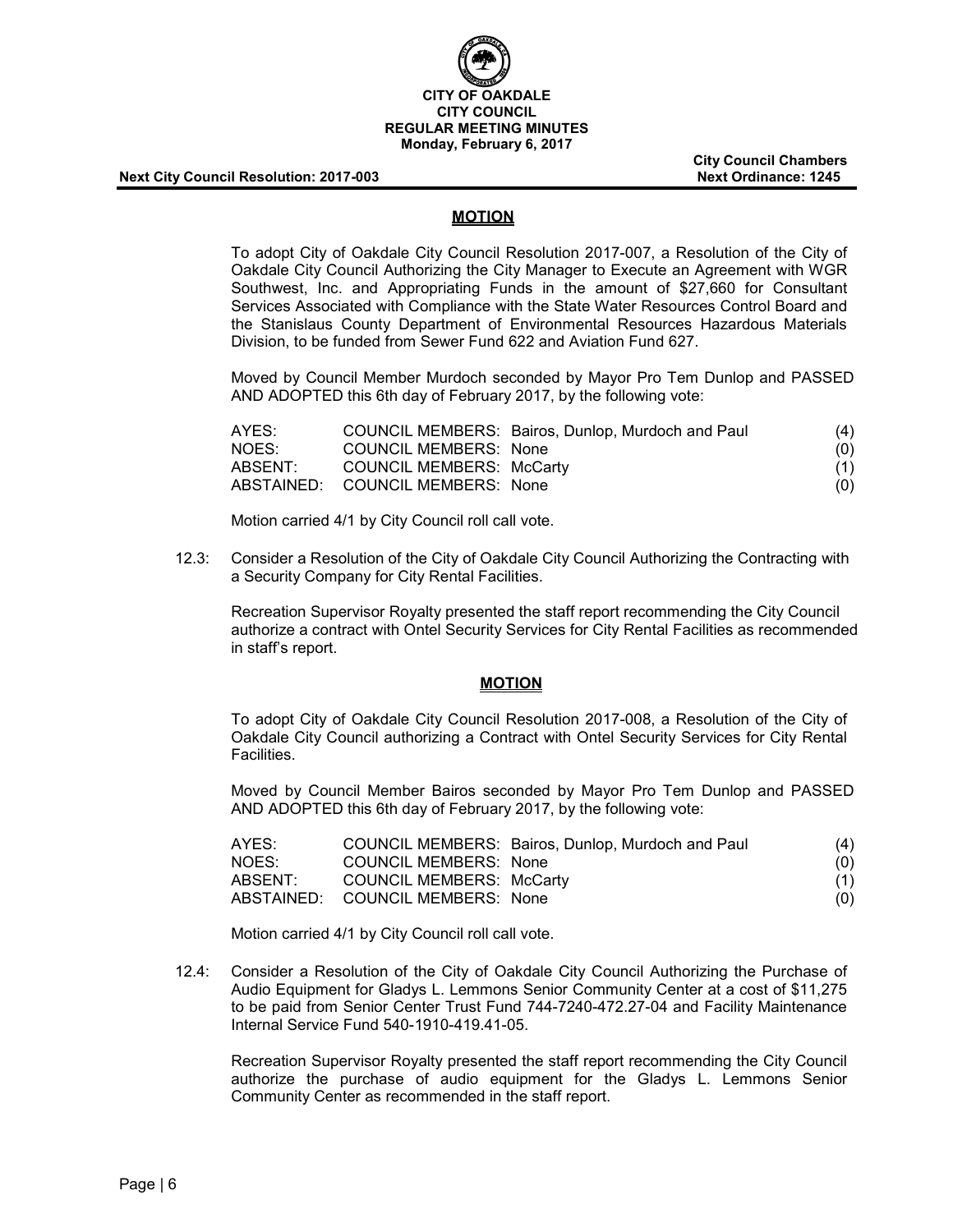

**City Council Chambers**

## **MOTION**

To adopt City of Oakdale City Council Resolution 2017-009, a Resolution of the City of Oakdale City Council authorizing the Purchase of Audio Equipment for Gladys L. Lemmons Senior Community Center at a cost of \$11,275 to be paid from Senior Center Trust Fund 744-7240-472.27-04 and Facility Maintenance Internal Service Fund 540- 1910-419.41-05.

Moved by Council Member Bairos seconded by Mayor Pro Tem Dunlop and PASSED AND ADOPTED this 6th day of February 2017, by the following vote:

| AYES:   |                                  | COUNCIL MEMBERS: Bairos, Dunlop, Murdoch and Paul | (4) |
|---------|----------------------------------|---------------------------------------------------|-----|
| NOES:   | <b>COUNCIL MEMBERS: None</b>     |                                                   | (O) |
| ABSENT: | COUNCIL MEMBERS: McCarty         |                                                   | (1) |
|         | ABSTAINED: COUNCIL MEMBERS: None |                                                   | (O) |

Motion carried 4/1 by City Council roll call vote.

12.5: Consider a Resolution of the City of Oakdale City Council Authorizing the Purchase and Installation of Pool Equipment and Shade Roof at Royse Memorial Pool at a cost of \$107,753 to be paid from Facility Maintenance Internal Service Fund 540-1910-419.41- 05.

A comprehensive PowerPoint and Video Presentation were provided.

Recreation Supervisor Royalty presented the staff report recommending the City Council authorize the purchase and installation of the recommended pool equipment and shade roof at Royse Memorial Pool.

## **MOTION**

To adopt City of Oakdale City Council Resolution 2017-010, a Resolution of the City of Oakdale City Council Authorizing the Purchase and Installation of Pool Equipment and Shade Roof at Royse Memorial Pool at a cost of \$107,753 to be paid from Facility Maintenance Internal Service Fund 540-1910-419.41-05.

Moved by Mayor Pro Tem Dunlop seconded by Council Member Bairos and PASSED AND ADOPTED this 6th day of February 2017, by the following vote:

| AYES:   |                                  | COUNCIL MEMBERS: Bairos, Dunlop, Murdoch and Paul | (4) |
|---------|----------------------------------|---------------------------------------------------|-----|
| NOES:   | COUNCIL MEMBERS: None            |                                                   | (0) |
| ABSENT: | COUNCIL MEMBERS: McCarty         |                                                   | (1) |
|         | ABSTAINED: COUNCIL MEMBERS: None |                                                   | (0) |

Motion carried 4/1 by City Council roll call vote.

12.6: Consider a Resolution of the City of Oakdale City Council Authorizing the Rental of a 250 HP Geared Turbo Blower at the Wastewater Treatment Plant from Lone Star Blower in the amount of \$0 per month for a 12 Month Period, and SCADA Integration by Tesco Controls in the amount of \$7,500 to be paid from Sewer Sanitation Fund 622-4151-444- 25-03 Contract Services.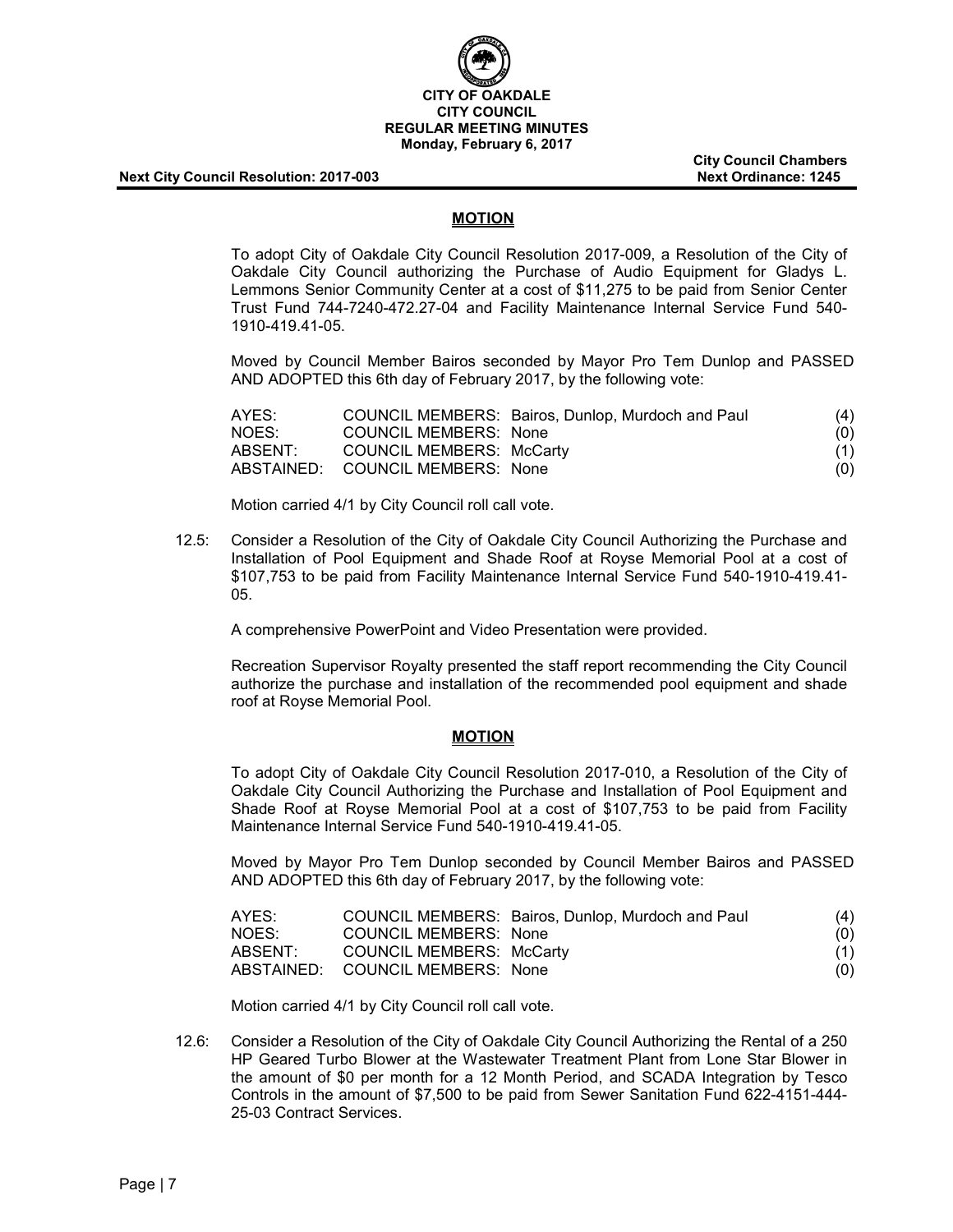

**City Council Chambers**

A PowerPoint Presentation was provided.

Waste Water Treatment Plant Supervisor Bridgewater presented the staff report recommending the City Council authorize the rental of the 250 HP geared turbo blower from Lone Star Blower in the amount of \$0 per month for a 12-month period and approve the SCADA integration by Tesco Controls in the amount of \$7,500 to be paid from Sewer Sanitation Fund 622-4151-444-25-03 Contract Services.

City Council discussed the project in detail with City staff.

## **MOTION**

To adopt City of Oakdale City Council Resolution 2017-011, a Resolution of the City of Oakdale City Council authorizing the Rental of a 250 HP Geared Turbo Blower at the Wastewater Treatment Plant from Lone Star Blower in the amount of \$0 per month for a 12 Month Period, and SCADA Integration by Tesco Controls in the amount of \$7,500 to be paid from Sewer Sanitation Fund 622-4151-444-25-03 Contract Services.

Moved by Mayor Pro Tem Dunlop seconded by Council Member Murdoch and PASSED AND ADOPTED this 6th day of February 2017, by the following vote:

| AYES:   |                                  | COUNCIL MEMBERS: Bairos, Dunlop, Murdoch and Paul | (4) |
|---------|----------------------------------|---------------------------------------------------|-----|
| NOES:   | COUNCIL MEMBERS: None            |                                                   | (0) |
| ABSENT: | COUNCIL MEMBERS: McCarty         |                                                   | (1) |
|         | ABSTAINED: COUNCIL MEMBERS: None |                                                   | (O) |

Motion carried 4/1 by City Council roll call vote.

12.7: Consider a Resolution of the City of Oakdale City Council Authorizing the Stanislaus Consolidated Fire Protection District to Apply for a Three Year Safer Grant on Behalf of the City of Oakdale.

City Manager Whitemyer presented the staff report which was prepared by Fire Chief Daly. City staff is recommending that the City Council authorize the Stanislaus Consolidated Fire Protection District to apply for a Three Year Safer Grant on behalf of the City of Oakdale.

The City Council discussed with City Manager Whitemyer and Fire Chief Daly the particulars of the grant.

#### **MOTION**

To adopt City of Oakdale City Council Resolution 2017-012, a Resolution of the City of Oakdale City Council Authorizing the Stanislaus Consolidated Fire Protection District to Apply for a Three Year Safer Grant on behalf of the City of Oakdale.

Moved by Council Member Bairos seconded by Mayor Pro Tem Dunlop and PASSED AND ADOPTED this 6th day of February 2017, by the following vote: